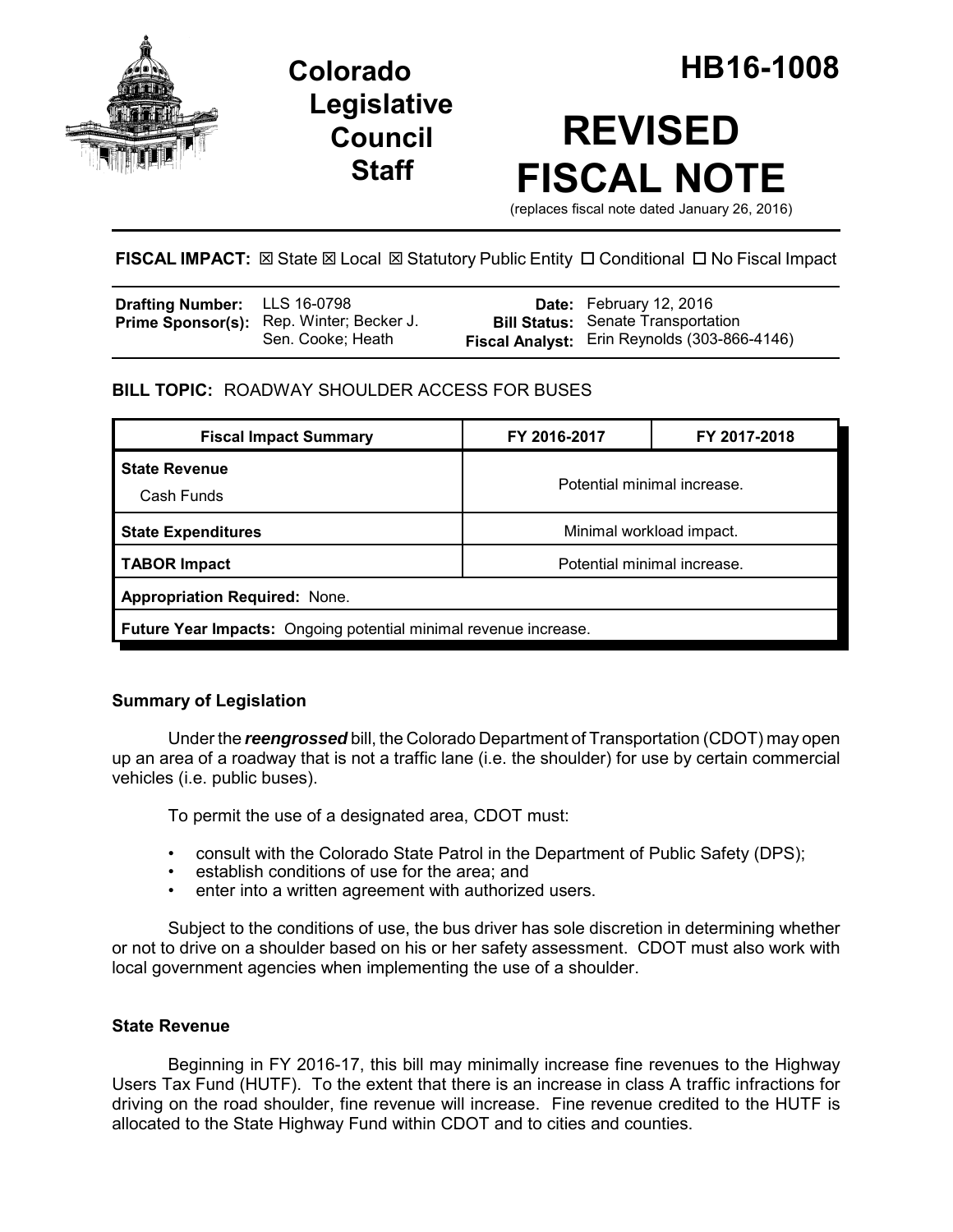February 12, 2016

#### **TABOR Impact**

The bill may increase state revenue from fines, which will increase the amount of money required to be refunded under TABOR. TABOR refunds are paid out of the General Fund.

#### **State Expenditures**

Beginning in FY 2016-17, this bill is anticipated to minimally increase workloads in CDOT, the Judicial Department, DPS, and the Department of Revenue (DOR).

*Colorado Department of Transportation***.** Under the bill, CDOT is required to consult with DPS, establish conditions for shoulder use, and enter into contracts with government entities or government-owned businesses that operate buses. This workload increase is expected to be absorbed within existing appropriations. The High Performance Transportation Enterprise (HPTE) in CDOT contracts with private partners that are expected to absorb signage costs, but no fiscal impact to the HPTE is expected.

*Judicial Department.* Trial courts may see a minimal increase in infractions. Under the Judicial Department's workload model, one county court judicial officer can process just over 30,000 infraction cases a year; therefore, it is assumed that workload impact is minimal and will not require an increase in appropriations.

*Department of Public Safety.* DPS will enforce the new traffic infraction, be consulted on conditions for shoulder use, and will also be required to update its information materials on the law. These impacts are expected to be accomplished within existing workloads and appropriations.

*Department of Revenue***.** DOR will be required to update its Penalty Assessment Express System (PAX), and the accounting system used to input ticket payment information. It is assumed that this workload impact can be managed within existing appropriations.

#### **Local Government Impact**

This bill may minimally increase HUTF revenue to local governments beginning in FY 2016-17 by increasing the local government portion of fine revenue collected from the existing class A traffic infraction for violating shoulder use.

#### **Statutory Public Entity Impact**

To the extent that the Regional Transportation District (RTD) is able to operate its buses on highway shoulders, workload will minimally increase for RTD to contract with CDOT and also to train bus drivers on authorized shoulder use.

# **Effective Date**

The bill takes effect upon signature of the Governor, or upon becoming law without his signature.